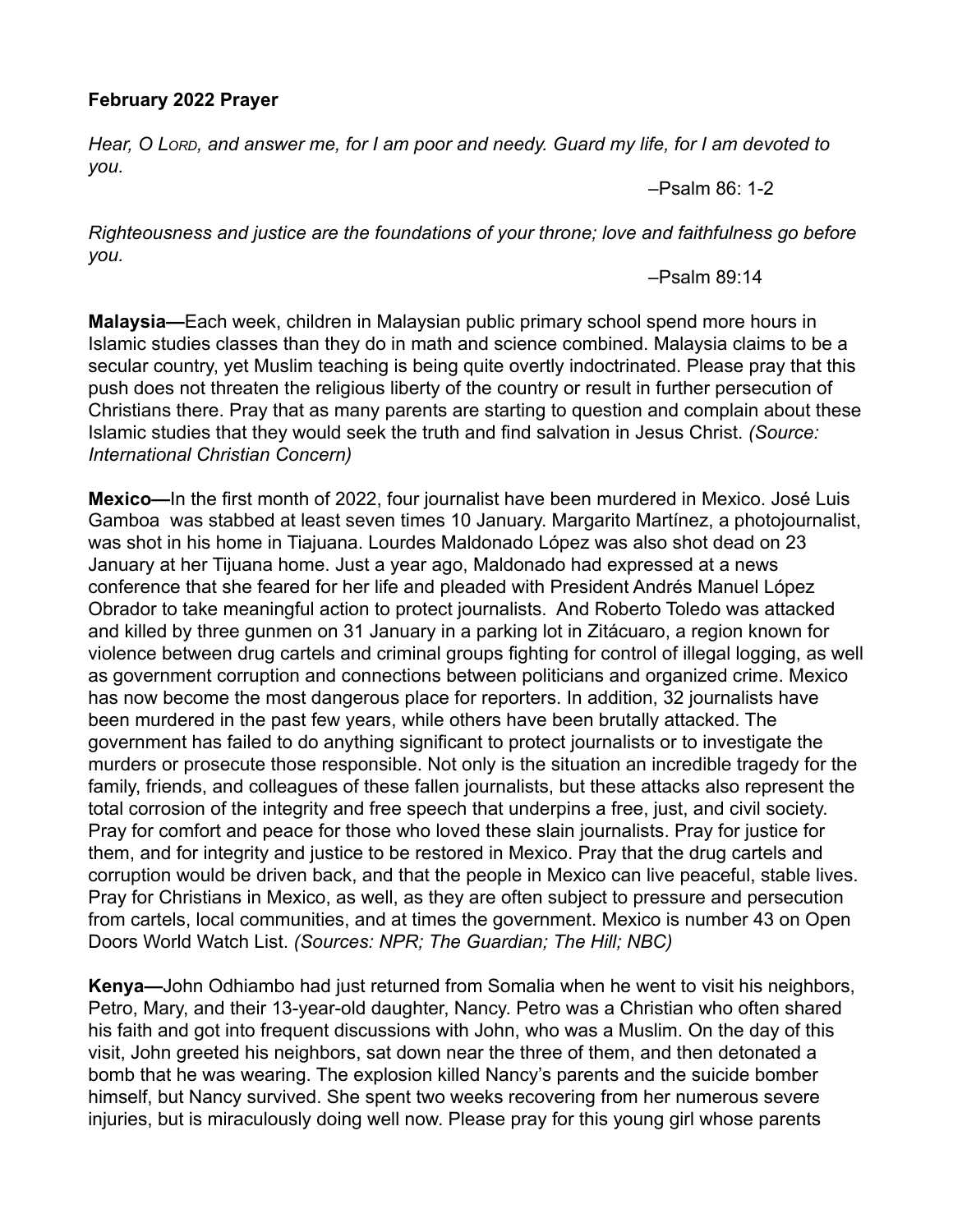were martyred right before her eyes. She was their only child and is now an orphan and being raised by extended family. Please pray that Nancy would cling to Christ for strength and comfort and that she would know Him as All-Sufficient Savior. *(Source: International Christian Concern)*

**Pakistan—**Praise God for His deliverance in the lives of a couple, Shafqat Emmanuel and Shagufta Kausat, who had been on death row for eight years but were recently released and acquitted of all charges. They had been accused of sending text messages of disrespect against the prophet Muhammad, even though neither of them are literate or able to text. The Christian lawyer who helped defend the innocent couple says that international pressure played a large role in acquitting them. Praise God for this excellent news of the release. Pray for their continued protection and that they would be able to join in fellowship safely with other Christians. Pray for healing from the traumatic experience of being on death row for so long. *(Source: Christian Solidarity Worldwide)*

**Uganda—**While millions have suffered loss of health, income, and even life due to COVID-19, there have also been other unseen tragic consequences of the pandemic. In Uganda, and countries with similar challenges, where virtual classrooms are impossible, young people have gone for almost two years without any education—some aging out of the possibility of returning, others desperately behind. Worse, however, is that in the absence of regular school—and regular contact with adults outside the home—the incidences of abuse and sexual exploitation has exploded. Uganda's Education Officer, Nelson Ayo, reported that over 90,000 schoolgirls under 18 years old became pregnant during this time. Most of these were not the result of sexual activity with peers but were the result of exploitation by mature men, for instance those working on sugar plantations. Pray for the protection of girls and women in Uganda and other countries where school is a primary source of protection from abuse. Pray for innovative ways to keep children educated even when there is a necessity to shut schools. Pray for the hearts of those who would take advantage of an already tragic global pandemic for their own evil pursuits. Pray for all the babies being born to very young mothers, who are at risk of poverty and exploitation themselves. Pray for the 243 million girls and women around the globe—in both impoverished and resourced countries—who have been victims of sexual and/or physical violence in their own homes in the past 12 months—with numbers likely to increase as financial and emotional strains persist and people are living in increasingly cramped quarters. Pray for the Lord to show Himself as the Father to the fatherless and Protector of the widow, the orphan, the oppressed. *(Sources: UN; Child Voice)*

**China—**In 2020, Pastor Pan Yongguang led 28 adults and 32 children from their Shenzhen Reformed Holy Church to resettle in Jeju, South Korea. After applying for asylum based on religious persecution, they just received word that the South Korean High Court issued a total rejection of the church members' asylum request. Undoubtedly there has been tremendous pressure on South Korea from the Chinese government. Yet, if this group is deported, they will certainly face extreme consequences such as harassment, arrest, torture, and even forced disappearances. These asylum-seekers and their legal team are attempting a last ditch effort to have this verdict overturned. Pray for their protection whatever the outcome. Pray that the South Korean government's stance will be softened and will allow this church group to find safety within their borders. Remembering that Jesus Himself was an asylum-seeker as an infant fleeing to Egypt, pray for asylum-seekers around the globe, who face incredible loss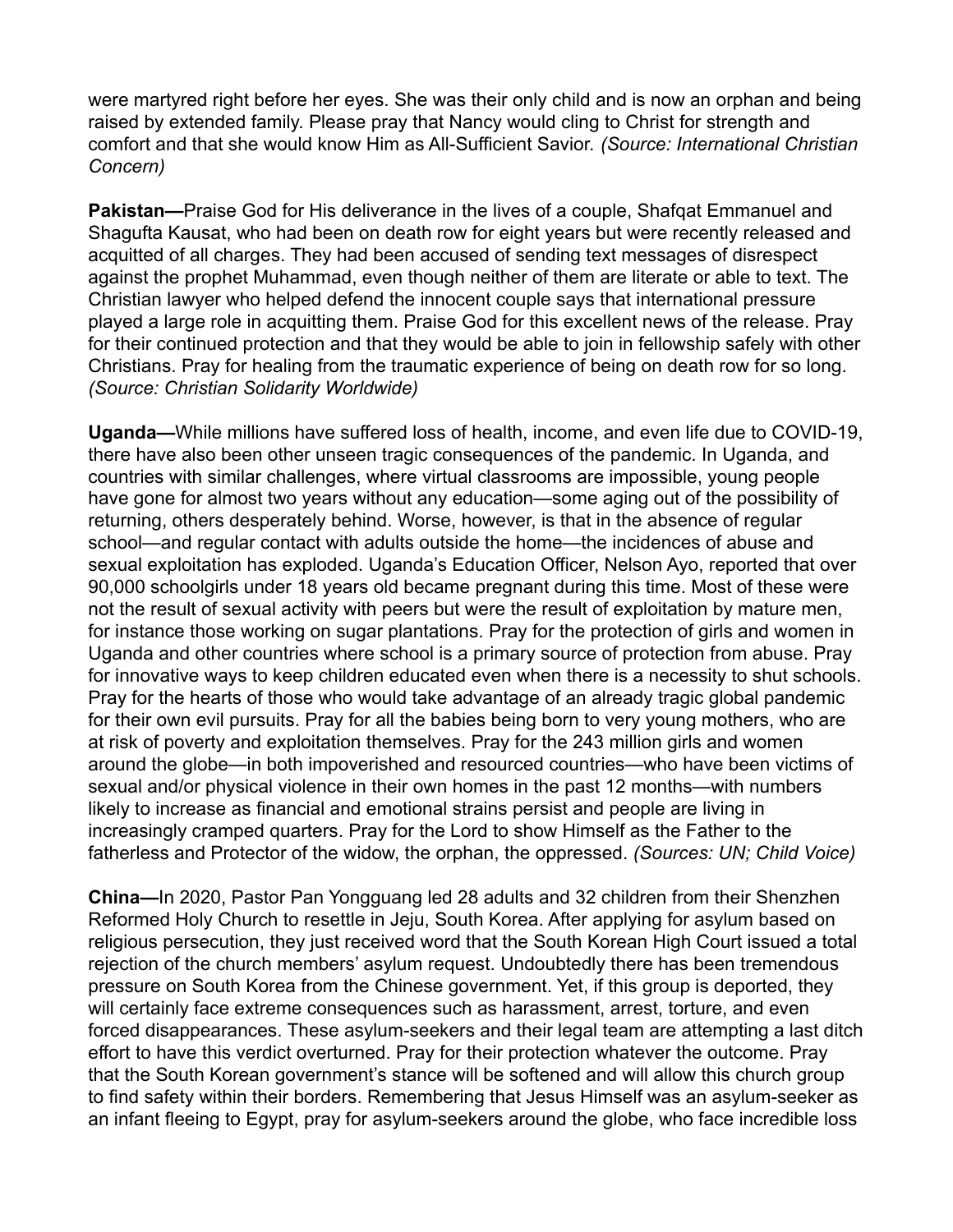of home and identity to find some kind of peace and safety in an unfamiliar—and often unwelcoming—new country. Pray that those of us who are blessed with security, stability, and freedom would meet the needs of those fleeing danger with compassion and kindness. *(Source: China Aid)*

**Myanmar/Burma—**One year ago, on 1 February 2021, the Myanmar army seized power, continuing their violent campaign against religious and ethnic minorities and all who dare dissent. As of 25 January 2022, 11,737 civilians had been arrested and almost 9,000 of them remain in prison. This September, Baptist minister Cung Biak Hum was shot and killed by the army as he tried to help put out fires ignited by army artillery fire in Thantlang, Chin State. Nineteen homes were destroyed. Religious buildings, hundreds of homes, and the offices of NGOs have been destroyed in Thantlang. Democratically elected president, Aung San Suu Kyi was arrested and sentenced to two years in prison. A genocide has been perpetrated against the Rohingya Muslims, and other minorities such as Christians suffer daily injustices. There have been airstrikes by the military wreaking havoc across the country, particularly in Chin, Kayah, Karen, and Kachin states. Pray for the country of Myanmar, for relief from what can only be termed a living hell. Pray for the removal of a murderous, evil regime. Pray for a miracle of repentance in the hearts of those in power who are perpetrating these crimes against humanity. Pray for the movement of the international community to be swift and effective in bringing a halt to these atrocities. Pray for miraculous protection of and provision for the suffering people of Myanmar/Burma. *(Source: CSW)*

**Iran—**Iraninan Christians are praising God at news that the case of Christian convert Naser Navard Goltapeh's sentence will be reviewed by the Supreme Court. Arrested in June 2016, along with three Azerbaijani believers, Naser has served a third of his 10-year sentence in Evin Prison, he has had an appeal rejected, and he has been refused parole twice. Though not yet scheduled, Iranian Christians are cautiously encouraged that this appeal will be heard. Similarly, the cases against nine Christians from Rasht is scheduled to be reviewed on 22 February. These positive developments seem to be due to the November 2021 ruling by the Iranian Supreme Court that "preaching Christianity and promoting 'evangelical-Zionist' Christianity through house-church gatherings do not constitute a crime against national security." Pray that these judicial reviews will overturn these sentences and will lead to the ability of Iranian Christians to practice their faith freely, in accordance with international law. Give thanks and praise along with Iranian Christians for these encouraging events, and pray for the continued strengthening of the Iranian Church. *(Source: Middle East Concern)*

**Afghanistan—**The Taliban's militaristic influence on Afghanistan has resulted in more persecution for Christians and poor treatment of women and girls. No religion other than Islam is tolerated in the country. In the schools that remain open, art and PE have been replaced with Islamic studies. Girls are only allowed to go to primary school and then are to stay home instead of attending high school. They are not allowed to leave home without a man and have restrictive dress codes. Please pray for the desperate situation in Afghanistan where they've experienced such traumatic upheaval and their lives have changed so drastically. Pray for an outpouring of the Holy Spirit in this country so that many lost souls would find hope and eternal security in Christ. *(Source: Human Rights Watch)*

**Nigeria—**In January, Islamic extremist group Boko Haram abducted 17 girls after attacking